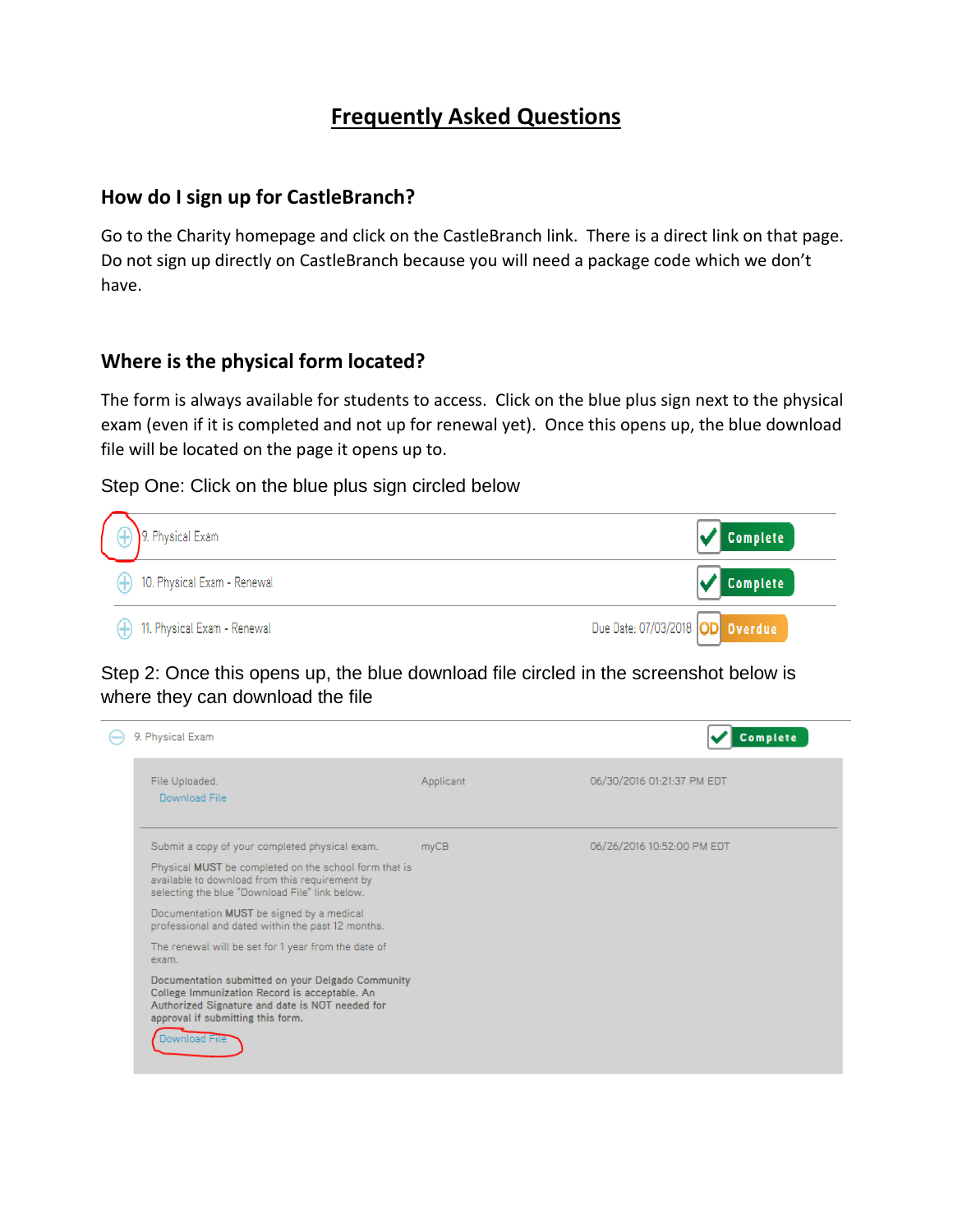### **I can't find my drug test registration form what do I do?**

You will get your drug test registration form from you own MyCB account. Once you login and go to your To-Do List, there is a section that notifies you of your drug test that is incomplete. When you click on the "Take Your Drug Test" it will give you the link to download your registration form.

|                                                                      | forehead temperature check upon entry. Any donor with a temperature greater than 100.3 or without a mask will be turned away.                                                                                                               |                           |
|----------------------------------------------------------------------|---------------------------------------------------------------------------------------------------------------------------------------------------------------------------------------------------------------------------------------------|---------------------------|
|                                                                      | Submitted documentation typically takes 3-5 days to review (excluding weekends). If you have questions regarding your To-Do Lists, we invite you to access our Video FAQ's (click here) for assistance.                                     |                           |
| informed. Please allow approximately 2 business days for a response. | Do you have new documents to submit to a completed requirement or a general request? We can Help! Click HERE to submit a request. We will keep your Service History updated so you can stay                                                 |                           |
|                                                                      | Exciting news! CastleBranch now offers assistance videos to better assist you with navigating your myCB account! Click (here) to access the new videos!                                                                                     |                           |
|                                                                      |                                                                                                                                                                                                                                             |                           |
| <b>MESSAGES</b><br>(33)                                              | <b>To-Do Lists</b>                                                                                                                                                                                                                          |                           |
| <b>TO-DO LISTS</b><br>$\mathbb{R}$                                   | Click the blue plus signs below to expand your requirements.                                                                                                                                                                                |                           |
| <b>DOCUMENT CENTER</b>                                               | <b>Drug Test</b> 1 Requirement                                                                                                                                                                                                              |                           |
| <b>RESOURCE CENTER</b>                                               | You have been registered for your drug test. Click the blue plus sign beside Take your Drug Test. Next, click the blue Download file link to access and print<br>your registration form to take to your collection site.                    |                           |
|                                                                      | Requirement                                                                                                                                                                                                                                 | <b>STATUS</b><br>Date Due |
|                                                                      | Take your Drug Test                                                                                                                                                                                                                         | Registered                |
|                                                                      | Clinical Requirement DG40: ADN Fall 2018 5 Requirements<br>Need help completing your requirements? CLICK HERE for a full list of Video Tutorials that can assist you in completing the requirements in the list below!                      | <b>OVERDUE</b>            |
|                                                                      | Still have questions? CLICK HERE to submit a support request inquiry to our User Experience team. You can follow-up on your request by selecting View<br>Service History Support Inquiries within the Need Help? menu, or simply CLICK HERE |                           |
|                                                                      | Requirement                                                                                                                                                                                                                                 | <b>STATUS</b><br>Date Due |
|                                                                      | 1. Measles (Rubeola), Mumps, Rubella (MMR)                                                                                                                                                                                                  | <b>Complete</b>           |
|                                                                      | 2. Varicella (Chicken Pox)                                                                                                                                                                                                                  | <b>Complete</b>           |
|                                                                      | 3. Hepatitis B                                                                                                                                                                                                                              | <b>Complete</b>           |

### **I missed my drug testing date what do I do?**

You will need to email Stacey Thompson, [sthomp@dcc.edu.](mailto:sthomp@dcc.edu)

### **My Hepatitis B series will not be complete by the deadline. Will this be OK?**

Yes, as long as you upload all your shots up until that point. If your other shot(s) are due after the deadline, it will be recorded in CastleBranch as such.

### **My booster shots for MMR and/or Varicella will not be complete by the deadline. Will this be OK?**

Yes, as long as you upload your first booster shot before the deadline. If your second shot is due after the deadline that is fine. It will be checked at that time.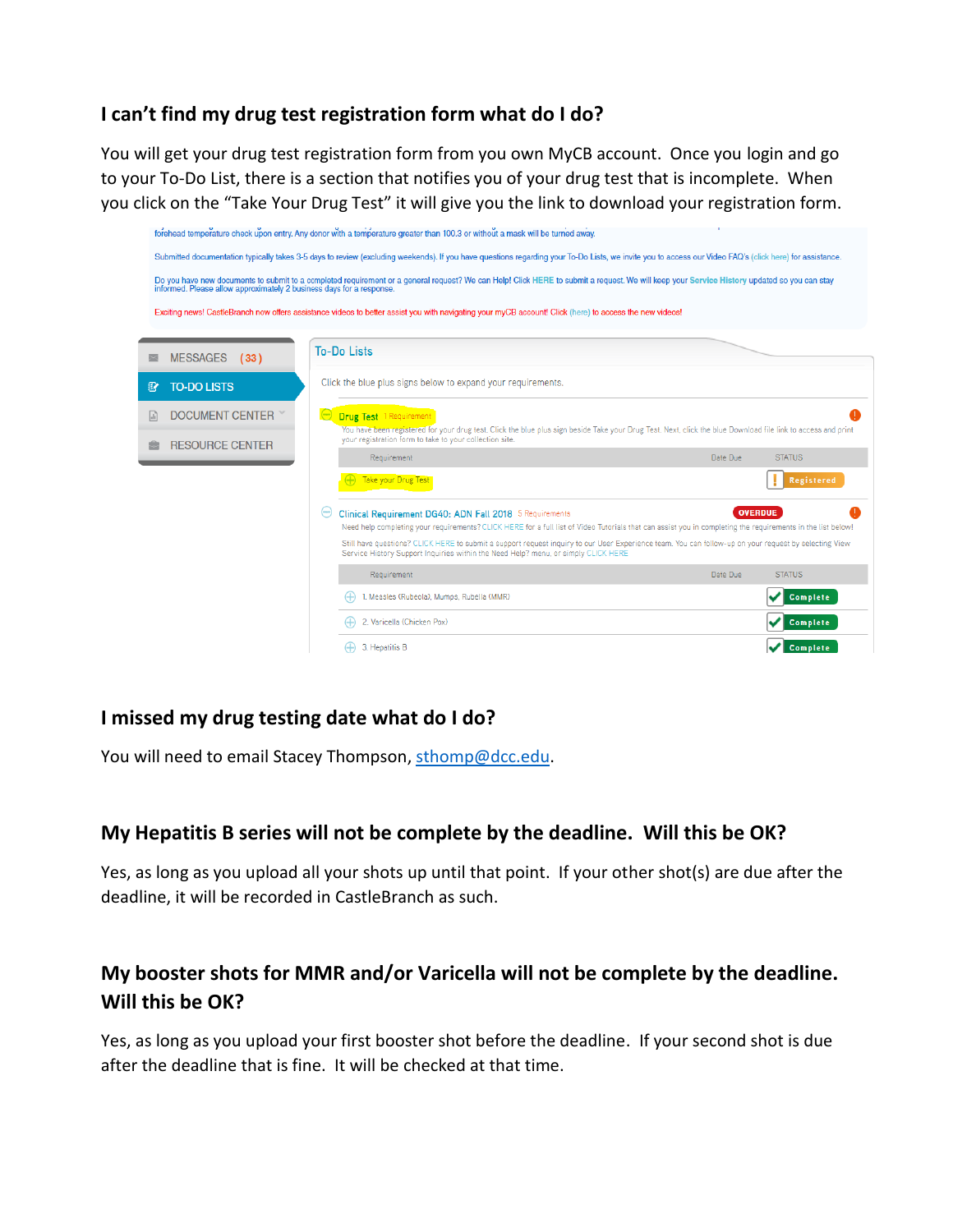### **My document was rejected by CastleBranch. How do I find out why?**

Once you log in you will see that a requirement was rejected. Click on the blue plus sign next to any rejected requirement to view the reason why. The rejection reason is the first thing you will see once you click on the blue plus sign. You will also use this blue plus sign to upload the new document.

### **My document is pending review. Will this be OK if it is like this on the due date?**

Yes. The documents can still be viewed by the school.

## **My document was rejected because it was blurry, but my picture looks clear. What should I do?**

More than likely this is caused by using the phone app. Many times the app causes documents that look clear to upload blurry. Email that picture to yourself and upload it using a computer or laptop. This should resolve the problem.

#### **How do I upload a new requirement that isn't due yet?**

Call CastleBranch and tell them you need them to open up that requirement. Please allow up to 72 hours for them to open up a requirement.

### **I received my TB less than a year ago, why is CastleBranch saying it is due?**

All TB requirements have to be good through an entire semester. Therefore, for Fall semester your TB must be good until December and for Spring semester your TB must be good until May. If yours expires in the middle of those times, CastleBranch sets the due date for the December or May prior to the due date.

### **I received my CPR less than two years ago, why is CastleBranch saying it is due?**

All CPR requirements have to be good through an entire semester. Therefore, for Fall semester your CPR must be good until December and for Spring semester your CPR must be good until May. If yours expires in the middle of those times, CastleBranch sets the due date for the December or May prior to the due date.